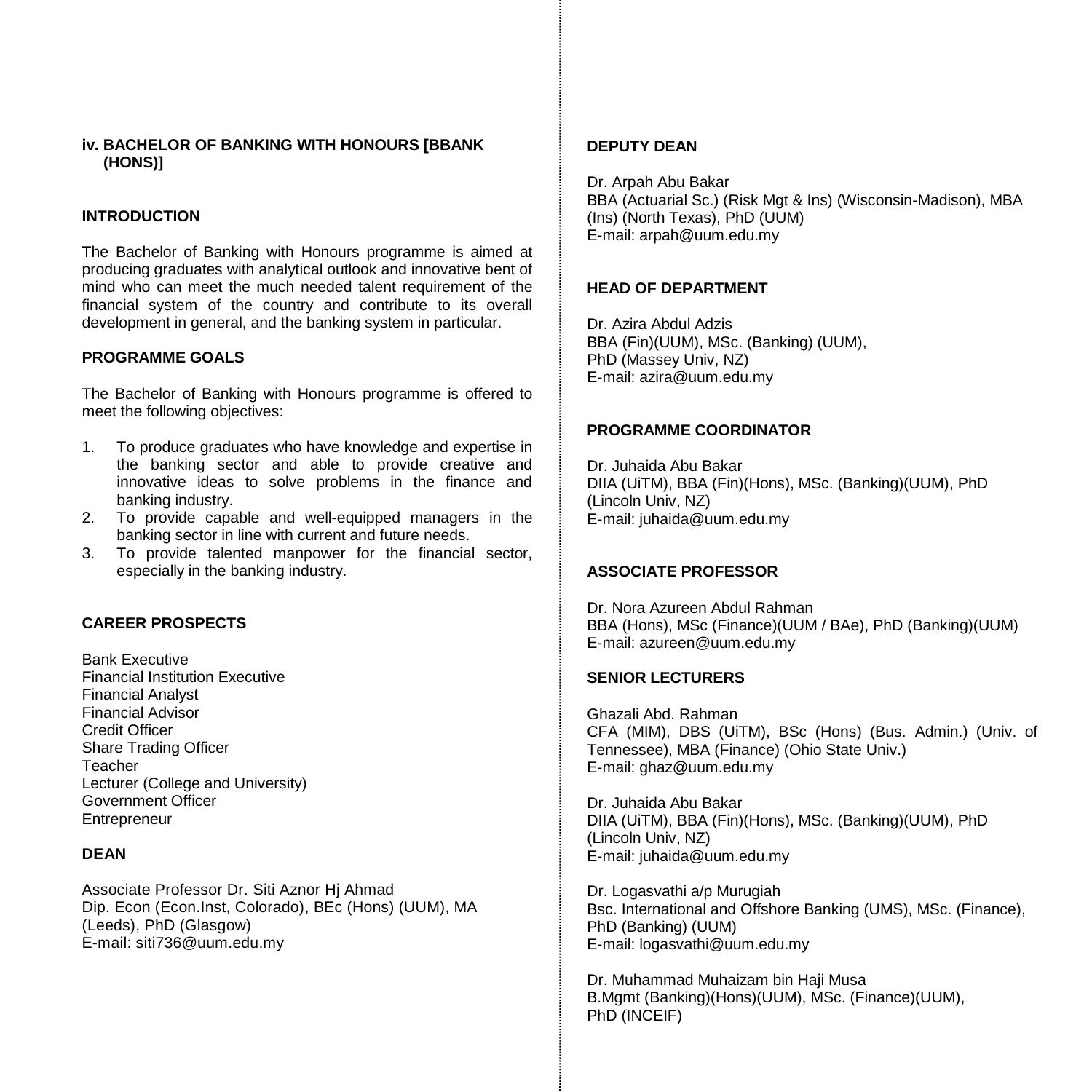E-mail[: muhaizam@uum.edu.my](https://uummail.uum.edu.my/OWA/redir.aspx?C=316134b06fae444581b2bc670d646f2b&URL=mailto%3amuhaizam%40uum.edu.my)

Shahril Shafie BSc (Real Estate Mgt)(UTM), MSc. (Banking)(UUM) E-mail[: sshahril@uum.edu.my](mailto:sshahril@uum.edu.my)

Dr. Shamsul Bahrain Mohd Arshad BSc (Fin)(Southern IIIinois), MBA (Bridgeport), PhD (UUM) E-mail: sham961@uum.edu.my

### **VISITING SENIOR LECTURER**

Dr. Muhammad-Bashir Owolabi Yusuf B. Agric (Ilorin, Nigeria), MSc (Ilorin, Nigeria), PhD (UIA) E-mail: owolabi@uum.edu.my

Dr. Yahya Ali Al-Matari, CMA (Australia) B. Accounting (Sana'a University, Yemen), MSc. (AABFS, Yemen), PhD (UUM) E-mail: yahyaali@uum.edu.my

# **LECTURERS**

Khairul Anuar Adnan DBS (UiTM), BBA (Banking)(Hons), MBA (UUM) E-mail: khairul71@uum.edu.my

Khairul Anuar Desa DKB (PUO), BBA (Fin)(Hons), MSc. (Banking)(UUM) E-mail: k.anuar@uum.edu.my

Siew Goh Yeok BSc.Ed (UM), MSc. (Mgmt) (UUM) E-mail[: siew@uum.edu.my](mailto:siew@uum.edu.my)

Zunarni Kosim DBS (UiTM), BBA (Hons),MSc. (Mgmt) (UUM) E-mail: zunarni@uum.edu.my

# **TUTOR**

Edie Erman Che Johari\* BBA (Islamic Banking) (UiTM), MBA (Islamic Banking and Finance) (Bangor University) E-mail: edie@uum.edu.my

Mohamad Azlan Mohamad Nasrun\* BBANK (Hons), MSc. Banking (UUM) E-mail: mnazlan@uum.edu.my

Wan Azlina Wan Hassan BBA (Hons), MSc. Banking (UUM) E-mail: wanazlina@uum.edu.my

*\*Study leave*

# **PROGRAMME STRUCTURE FOR BACHELOR OF BANKING WITH HONOURS [BBANK (HONS)]**

The programme consists of the following **FIVE (5)** components:

| <b>COMPONENT</b>               | <b>CREDIT</b><br><b>HOURS</b> |
|--------------------------------|-------------------------------|
| A. UNIVERSITY CORE             | 25                            |
| <b>B. PROGRAMME CORE</b>       | 74                            |
| C. MINOR                       | 18                            |
| D. PROGRAMME ELECTIVE          | я                             |
| <b>E. FREE ELECTIVE</b>        | З                             |
| <b>TOTAL CREDIT HOURS</b>      | 129                           |
| $(1)$ Indated: 23 August 2017) |                               |

*(Updated: 23 August 2017)*

To be awarded a Bachelor of Banking with Honours, a student is required to take and pass a minimum of 129 credit hours which include courses in the programme structure as shown below:

# **A. UNIVERSITY CORE (25 CREDIT HOURS)**

| Code             | Course                              | <b>Credit</b><br><b>Hours</b> | Prerequisite               |
|------------------|-------------------------------------|-------------------------------|----------------------------|
| <b>SADN 1013</b> | Islamic and Asian<br>Civilization   | 3                             | <b>NONE</b>                |
| <b>SADN 1033</b> | Nationhood of<br>Malaysia           | 3                             | <b>NONE</b>                |
| <b>SADN 1043</b> | <b>Ethnic Relations</b>             | 3                             | <b>NONE</b>                |
| <b>SBLE XXXX</b> | <b>English Courses</b>              | 9                             | <b>Refer MUET</b><br>Table |
| <b>SADE 1013</b> | Introduction to<br>Entrepreneurship | 3                             | <b>NONE</b>                |
| VXXX XXXX        | Co-curriculum                       | 4                             | <b>NONE</b>                |

Choose **ONE (1)** Co-curriculum course. Students are subjected to conditions determined by the respective courses.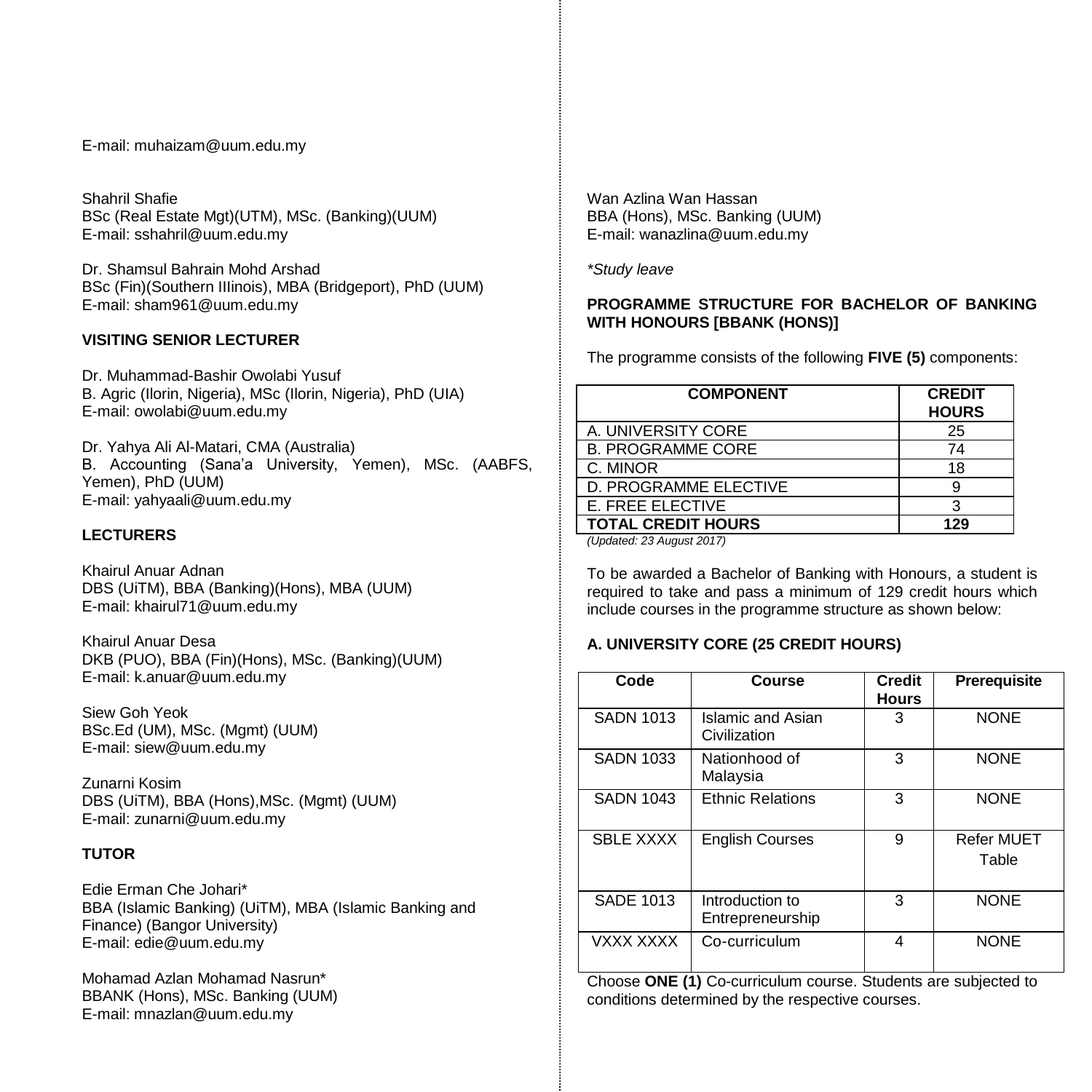| <b>B. PROGRAMME CORE (74 CREDIT HOURS)</b> |
|--------------------------------------------|
|--------------------------------------------|

| Code             | Course                                         | <b>Credit</b><br>Hours | Prerequisite                                                                                                                                                                                      |
|------------------|------------------------------------------------|------------------------|---------------------------------------------------------------------------------------------------------------------------------------------------------------------------------------------------|
| SQQS 1013        | <b>Elementary Statistics</b>                   | 3                      | <b>NONE</b>                                                                                                                                                                                       |
| <b>BEEB 1013</b> | Principles of<br>Economics                     | 3                      | <b>NONE</b>                                                                                                                                                                                       |
| <b>BKAF 1023</b> | Introduction to<br><b>Financial Accounting</b> | 3                      | <b>NONE</b>                                                                                                                                                                                       |
| <b>BWFF 2033</b> | Financial<br>Management                        | 3                      | <b>BKAF1023</b><br>Introduction<br>to Financial<br>Accounting<br>OR<br><b>BKAL1013</b><br><b>Business</b><br>Accounting<br>ΟR<br><b>BKAR1013</b><br>Financial<br>Accounting<br>and<br>Reporting 1 |
| <b>BWFF 2043</b> | Advanced Financial<br>Management               | 3                      | <b>BWFF2033</b><br>Financial<br>Management                                                                                                                                                        |
| <b>BWFN 3013</b> | <b>Investment Analysis</b>                     | 3                      | <b>BWFF2043</b><br>Advanced<br>Financial<br>Management                                                                                                                                            |
| <b>BWFF 3033</b> | <b>Financial Markets and</b><br>Institutions   | 3                      | <b>BWFF2033</b><br>Financial<br>Management                                                                                                                                                        |
| <b>BWFF 3113</b> | Ethics and<br>Governance                       | 3                      | <b>NONE</b>                                                                                                                                                                                       |
| <b>BWFF 3073</b> | <b>Personal Finance</b>                        | 3                      | <b>BWFF2043</b><br>Advanced<br>Financial<br>Management                                                                                                                                            |
| <b>BWBB 1013</b> | Foundations of<br>Banking                      | 3                      | <b>NONE</b>                                                                                                                                                                                       |
| <b>BWBB 2013</b> | <b>Bank Management</b>                         | 3                      | <b>NONE</b>                                                                                                                                                                                       |
| <b>BWBB 3013</b> | <b>Commercial Bank</b><br>Operations           | 3                      | <b>BWBB2013</b><br>Bank<br>Management                                                                                                                                                             |
| <b>BWBB 3023</b> | <b>Lending Management</b>                      | 3                      | <b>BWBB2013</b><br>Bank                                                                                                                                                                           |

|                  |                                           |   | Management                                                                                                    |
|------------------|-------------------------------------------|---|---------------------------------------------------------------------------------------------------------------|
| <b>BWBS 3043</b> | Islamic Banking<br>Management             | 3 | <b>NONE</b>                                                                                                   |
| <b>BWBB 3053</b> | Marketing of Financial<br>Services        | 3 | <b>NONE</b>                                                                                                   |
| BWBB 3063        | <b>International Trade</b><br>and Finance | 3 | <b>BWBB2013</b><br>Bank<br>Management                                                                         |
| <b>BWBB 3193</b> | Seminar in Banking                        | 3 | Final year<br><b>AND</b><br>have<br>completed at<br>least 100<br>credit hours                                 |
| <b>BPMN 1013</b> | Introduction to<br>Management             | 3 | <b>NONF</b>                                                                                                   |
| <b>BPMN 3023</b> | Strategic<br>Management                   | 3 | Have<br>completed<br>100 credit<br>hours                                                                      |
| <b>BPMN 3143</b> | Research<br>Methodology                   | 3 | SQQS1013<br>Elementary<br><b>Statistics</b><br><b>AND</b><br>have<br>completed at<br>least 70<br>credit hours |
| <b>GLUL 2023</b> | <b>Business Law</b>                       | 3 | <b>NONE</b>                                                                                                   |
| <b>GLUL 3093</b> | <b>Banking Law</b>                        | 3 | <b>NONE</b>                                                                                                   |
| <b>BWBX 4908</b> | Practicum                                 | 8 | Have taken<br>and passed<br>all courses<br>under the<br>programme<br>structure                                |

# **C. MINOR (18 CREDIT HOURS)**

Students **MUST** choose **ONE (1)** Minor from the following SEVEN (7) fields of minor:

1) **HUMAN RESOURCE MANAGEMENT** offered by School of Business Management (SBM)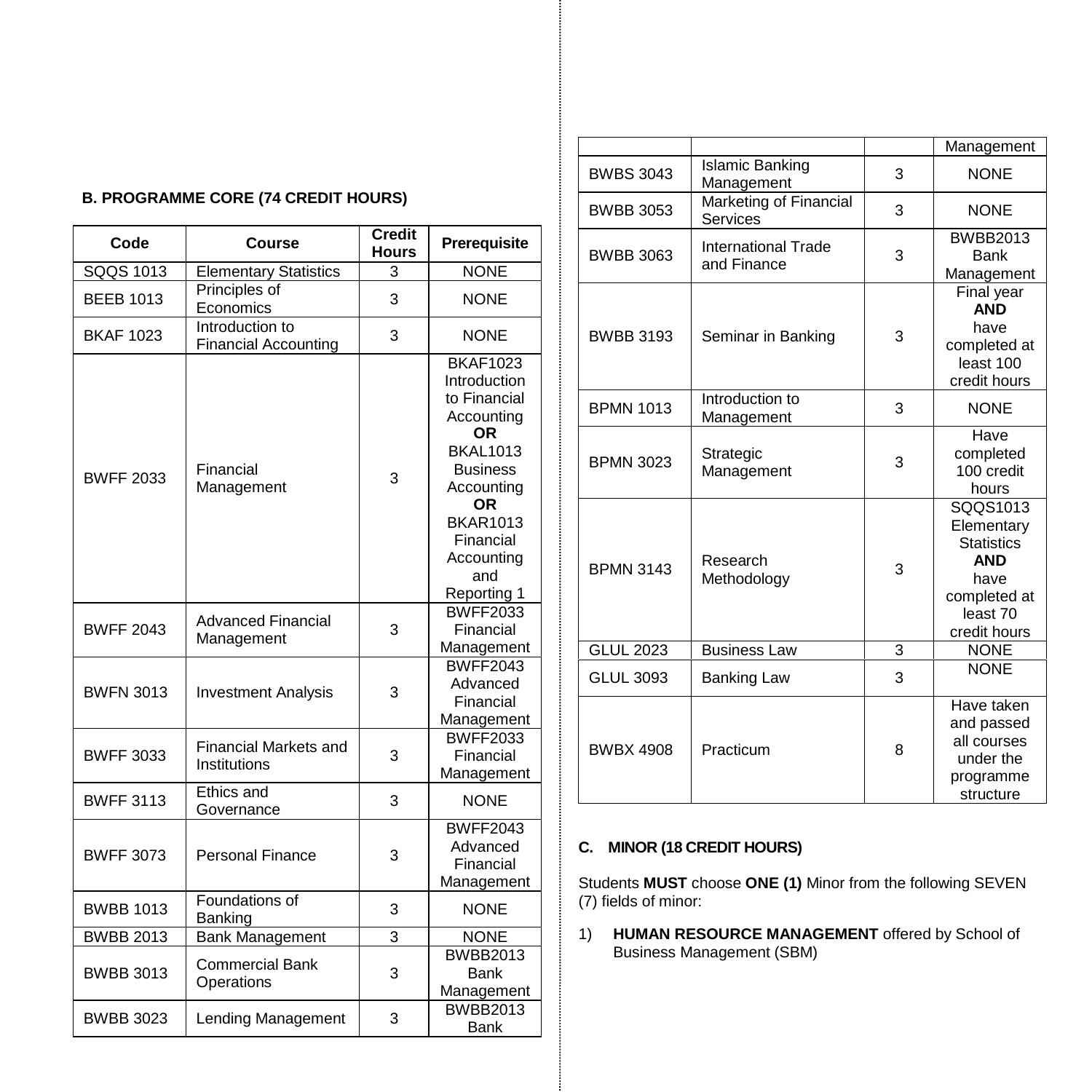| Code             | Course                      | <b>Credit</b><br><b>Hours</b> | Prerequisite    |
|------------------|-----------------------------|-------------------------------|-----------------|
|                  | Human Resource              |                               | <b>BPMN1013</b> |
| <b>BSMH 2013</b> | Management                  | 3                             | Introduction to |
|                  |                             |                               | Management      |
|                  |                             |                               | <b>BSMH2013</b> |
| <b>BSMH 3023</b> | Staffing                    | 3                             | Human           |
|                  |                             |                               | Resource        |
|                  |                             |                               | Management      |
|                  |                             |                               | <b>BSMH2013</b> |
| <b>BSMH 3033</b> | Training and                | 3                             | Human           |
|                  | Development                 |                               | Resource        |
|                  |                             |                               | Management      |
|                  |                             |                               | <b>BSMH2013</b> |
| <b>BSMH 3043</b> | Remuneration and            | 3                             | Human           |
|                  | Rewards                     |                               | Resource        |
|                  |                             |                               | Management      |
| <b>BSMH 3053</b> | Performance<br>Appraisal    |                               | <b>BSMH2013</b> |
|                  |                             | 3                             | Human           |
|                  |                             |                               | Resource        |
|                  |                             |                               | Management      |
|                  | Change Management           | 3                             | <b>BSMH2013</b> |
| <b>BSMH 3063</b> |                             |                               | Human           |
|                  |                             |                               | Resource        |
|                  |                             |                               | Management      |
|                  | Introduction to             |                               | <b>BSMH2013</b> |
| <b>BSMH 3083</b> | <b>Occupational Safety</b>  | 3                             | Human           |
|                  | and Health                  |                               | Resource        |
|                  | Management                  |                               | Management      |
|                  |                             |                               | <b>BSMH2013</b> |
| <b>BSMH 3103</b> | <b>Industrial Relations</b> | 3                             | Human           |
|                  |                             |                               | Resource        |
|                  |                             |                               | Management      |
|                  | International Human         |                               | <b>BSMH2013</b> |
| <b>BSMH 3113</b> | Resource                    | 3                             | Human           |
|                  | Management                  |                               | Resource        |
|                  |                             |                               | Management      |
|                  |                             |                               | <b>BSMH2013</b> |
| <b>BSMH 3153</b> | Career Management           | 3                             | Human           |
|                  |                             |                               | Resource        |
|                  |                             |                               | Management      |

# - Students **MUST** choose **SIX (6)** courses from the following list:

2) **ENTREPRENEURSHIP** offered by School of Business Management (SBM)

- Students **MUST** choose **SIX (6)** courses from the following list:

| Code             | Course                                            | Credit<br><b>Hours</b> | Prerequisite                                    |
|------------------|---------------------------------------------------|------------------------|-------------------------------------------------|
| <b>BPMM 1013</b> | Introduction to<br>Marketing                      | 3                      | <b>NONE</b>                                     |
| <b>BPMM 3023</b> | Sale Management                                   | 3                      | <b>BPMM1013</b><br>Introduction to<br>Marketing |
| <b>BPME 2013</b> | Entrepreneurial<br><b>Behaviour and</b><br>Skills | 3                      | SADE1013<br>Introduction to<br>Entrepreneurship |
| <b>BPME 2023</b> | Creativity and<br>Innovation                      | 3                      | <b>NONE</b>                                     |
| <b>BPMF 2043</b> | <b>Business Plan</b>                              | 3                      | <b>BWFF2033</b><br>Financial<br>Management      |
| <b>BPME 3013</b> | <b>Business Growth</b><br>Management              | 3                      | SADE1013<br>Introduction to<br>Entrepreneurship |
| <b>BPME 3023</b> | <b>Franchise Business</b><br>Management           | 3                      | <b>NONE</b>                                     |
| <b>BPME 3033</b> | E-Commerce                                        | 3                      | <b>NONE</b>                                     |
| <b>BPME 3043</b> | <b>Family Business</b>                            | 3                      | SADE1013<br>Introduction to<br>Entrepreneurship |
| <b>BPME 3063</b> | Entrepreneur<br>Networking<br>Management          | 3                      | SADE1013<br>Introduction to<br>Entrepreneurship |

# 3) **ACCOUNTING** offered by School of Accountancy (SOA)

- Students **MUST** choose **SIX (6)** courses from the following list:

| Code             | Course                | <b>Credit</b><br><b>Hours</b> | Prerequisite                                                                                                                                                                                              |
|------------------|-----------------------|-------------------------------|-----------------------------------------------------------------------------------------------------------------------------------------------------------------------------------------------------------|
| <b>BKAA 2013</b> | Audit and Assurance I | 3                             | <b>BKAR1013</b><br>Financial<br>Accounting<br>and<br>Reporting I<br>OR.<br><b>BKAL1013</b><br><b>Business</b><br>Accounting<br><b>OR</b><br><b>BKAF1023</b><br>Introduction<br>to Financial<br>Accounting |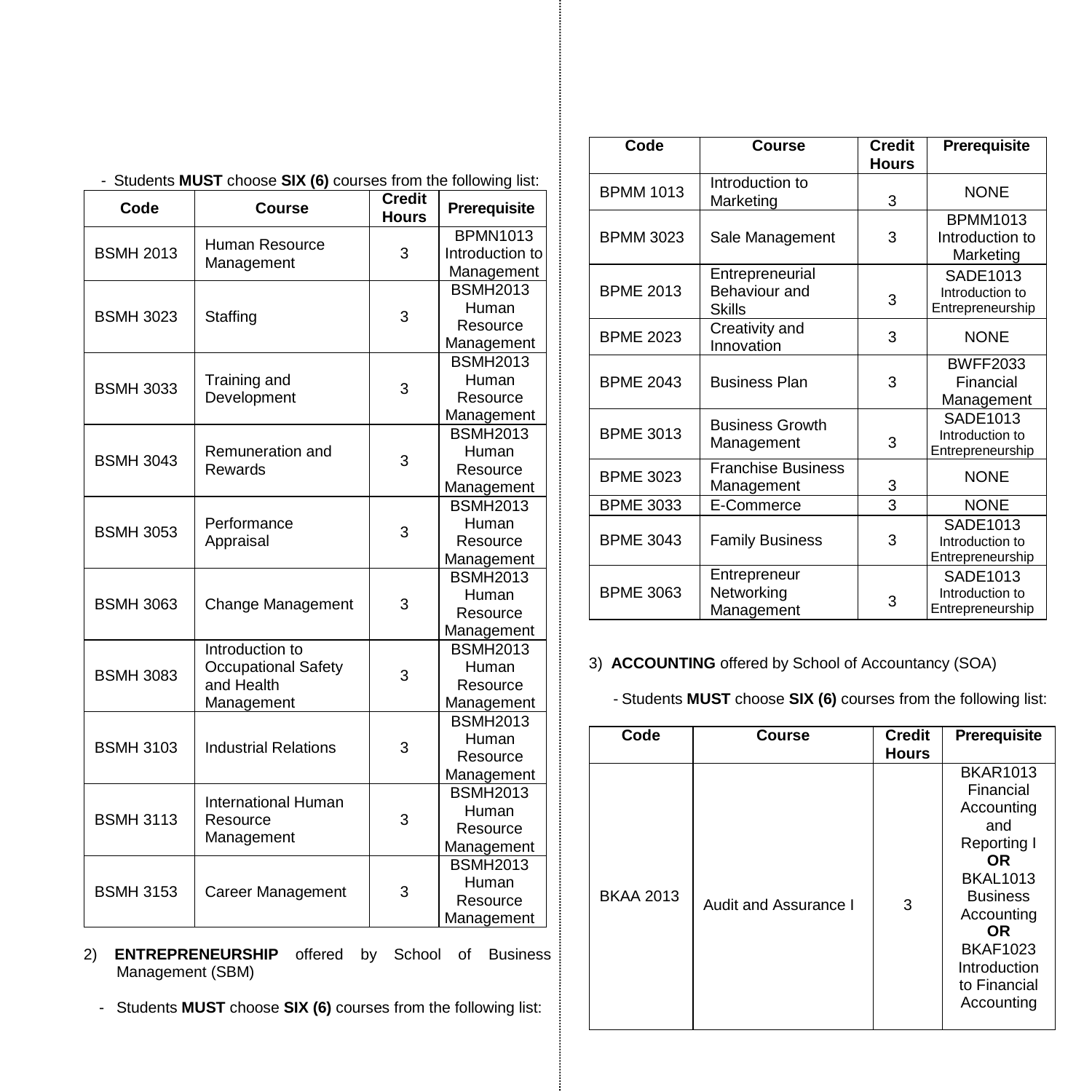|                  |                                                 |   | <b>BKAA2013</b>                |
|------------------|-------------------------------------------------|---|--------------------------------|
| <b>BKAA 3023</b> | Audit and Assurance II                          | 3 | Audit and<br>Assurance I       |
|                  |                                                 |   | <b>BKAL1013</b>                |
|                  |                                                 |   | <b>Business</b>                |
|                  |                                                 |   | Accounting                     |
|                  |                                                 |   | <b>OR</b>                      |
|                  |                                                 |   | <b>BKAF1023</b>                |
| <b>BKAR 1013</b> | Financial Accounting                            | 3 | Introduction                   |
|                  | and Reporting I                                 |   | to Financial                   |
|                  |                                                 |   | Accounting                     |
|                  |                                                 |   |                                |
|                  |                                                 |   |                                |
|                  |                                                 |   | <b>BKAR1013</b>                |
|                  | <b>Financial Accounting</b>                     |   | Financial                      |
| <b>BKAR 2023</b> | and Reporting II                                | 3 | Accounting                     |
|                  |                                                 |   | and                            |
|                  |                                                 |   | Reporting I<br><b>BKAR1013</b> |
|                  |                                                 |   | Financial                      |
|                  |                                                 |   | Accounting                     |
|                  |                                                 |   | and                            |
|                  |                                                 |   | Reporting I                    |
|                  | Management<br>Accounting I                      |   | OR                             |
|                  |                                                 |   | <b>BKAL1013</b>                |
| <b>BKAM 2013</b> |                                                 | 3 | <b>Business</b>                |
|                  |                                                 |   | Accounting                     |
|                  |                                                 |   | ΟR                             |
|                  |                                                 |   | <b>BKAF1023</b>                |
|                  |                                                 |   | Introduction                   |
|                  |                                                 |   | to Financial                   |
|                  |                                                 |   | Accounting                     |
|                  | Management                                      |   | <b>BKAM2013</b>                |
| <b>BKAM 3023</b> | <b>Accounting II</b>                            | 3 | Management                     |
|                  |                                                 |   | Accounting I                   |
|                  | Accounting Information                          |   | <b>BKAR1013</b>                |
|                  |                                                 |   | Financial                      |
| <b>BKAS 2013</b> | System                                          | 3 | Accounting                     |
|                  |                                                 |   | and                            |
|                  |                                                 |   | Reporting I<br><b>BKAS2013</b> |
| <b>BKAS 2123</b> |                                                 |   | Accounting                     |
|                  | <b>Accounting System</b><br>Analysis and Design | 3 | Information                    |
|                  |                                                 |   | System                         |
|                  |                                                 |   | <b>BKAR1013</b>                |
|                  |                                                 |   | Financial                      |
|                  |                                                 | 3 | Accounting                     |
| <b>BKAT 2013</b> | Principles of Taxation                          |   | and                            |
|                  |                                                 |   | Reporting I                    |
|                  |                                                 |   | ОR                             |
|                  |                                                 |   |                                |

|                  |                          |   | <b>BKAL1013</b> |
|------------------|--------------------------|---|-----------------|
|                  |                          |   | <b>Business</b> |
|                  |                          |   | Accounting      |
|                  |                          |   | <b>OR</b>       |
|                  |                          |   | <b>BKAF1023</b> |
|                  |                          |   | Introduction    |
|                  |                          |   | to Financial    |
|                  |                          |   | Accounting      |
|                  |                          |   | <b>BKAT2013</b> |
| <b>BKAT 3023</b> | <b>Advanced Taxation</b> | 3 | Principles of   |
|                  |                          |   | Taxation        |

4) **MATHEMATICS** offered by School of Quantitative Sciences (SQS)

- Students **MUST** choose **SIX (6)** courses from the following list:

| Code             | Course                                | <b>Credit</b><br>Hours | Prerequisite                                                                  |
|------------------|---------------------------------------|------------------------|-------------------------------------------------------------------------------|
| SOOS 1013        | Elementary<br><b>Statistics</b>       | 3                      | <b>NONF</b>                                                                   |
| SQQS 2013        | <b>Applied Statistics</b>             | 3                      | SQQS1013<br>Elementary<br><b>Statistics</b>                                   |
| SOOM 1034        | Calculus I                            | 3                      | <b>NONE</b>                                                                   |
| SOOM 1063        | Discrete<br><b>Mathematics</b>        | 3                      | <b>NONE</b>                                                                   |
| SOOM 1073        | <b>Business</b><br><b>Mathematics</b> | 3                      | SQQM1034<br>Calculus I                                                        |
| SOOM 2023        | Linear Algebra                        | 3                      | SQQM1034<br>Calculus I<br>OR.<br>SQQM1023<br>Managerial<br><b>Mathematics</b> |
| <b>SQQM 2034</b> | Calculus II                           | 3                      | SOOM1034<br>Calculus I                                                        |
| <b>SQQM 3043</b> | Ordinary<br>Differential<br>Equation  | 3                      | SQQM2034<br>Calculus II                                                       |
| SOOM 3034        | Multivariate<br>Calculus              | 3                      | SQQM2034<br>Calculus II                                                       |
| SOOP 3023        | <b>Decision Modelling</b>             | 3                      | <b>NONE</b>                                                                   |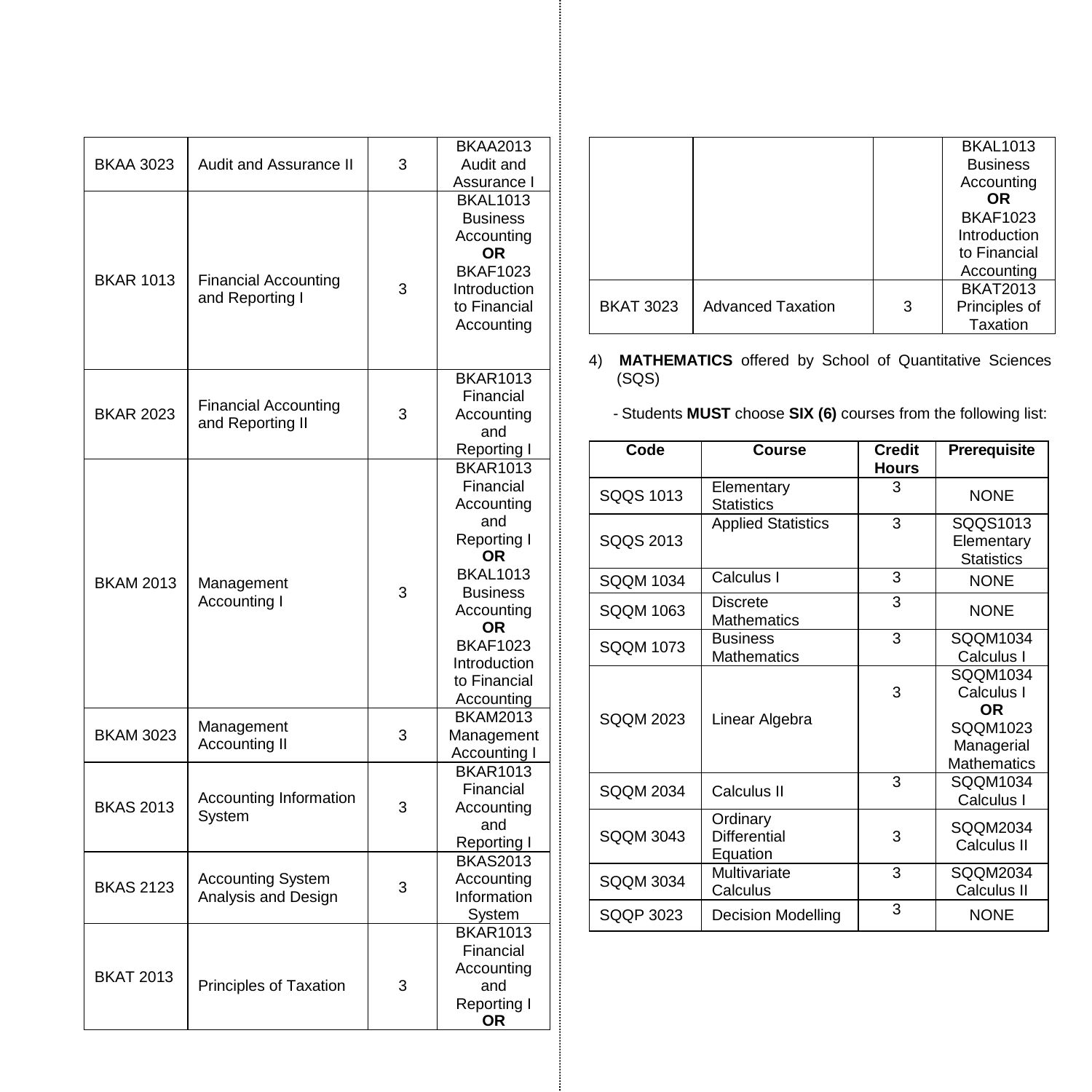- **5) ISLAMIC FINANCE AND BANKING** offered by Islamic Business School (IBS)
	- Students **MUST** choose **SIX (6)** courses from the following list:

| Code             | <b>Course</b>                                                           | <b>Credit</b><br><b>Hours</b> | Prerequisite                                                                                                                                                              |
|------------------|-------------------------------------------------------------------------|-------------------------------|---------------------------------------------------------------------------------------------------------------------------------------------------------------------------|
| <b>BWBS 2083</b> | Managing Islamic<br><b>Banks</b>                                        | 3                             | <b>BWFF2033</b><br>Financial<br>Management<br><b>AND</b><br><b>BWSS2013</b><br>Philosophy<br>of Business<br>in Islamic<br>Finance and<br><b>Banking</b>                   |
| <b>BWFS 2073</b> | Usul figh for<br>Finance and<br>Banking                                 | 3                             | <b>BWSS2013</b><br>Philosophy<br>of Business<br>in Islamic<br>Finance and<br>Banking<br><b>OR</b><br><b>BWSS2093</b><br>Contracts in<br>Islamic<br>Finance and<br>Banking |
| <b>BWFS 2083</b> | <b>Islamic Financial</b><br>Markets.<br>Instruments and<br>Institutions | 3                             | <b>BWFF2043</b><br>Advanced<br>Financial<br>Management<br><b>AND</b><br><b>BWSS2013</b><br>Philosophy<br>of Business<br>in Islamic<br>Finance and<br>Banking              |

| <b>BWFS 3053</b> | Qawaid fiqh for<br>Finance and<br>Banking                             | 3 | <b>BWFS2073</b><br>Usul figh for<br>Finance and<br>Banking                                                                                                   |
|------------------|-----------------------------------------------------------------------|---|--------------------------------------------------------------------------------------------------------------------------------------------------------------|
| <b>BWFS 3093</b> | Seminar in Islamic<br>Finance and<br>Banking                          | 3 | Passed 100<br>credit hours                                                                                                                                   |
| <b>BWSE 1013</b> | Foundations of<br>3<br><b>Islamic Economics</b>                       |   | <b>NONE</b>                                                                                                                                                  |
| <b>BWSS 2013</b> | Philosophy of<br><b>Business in Islamic</b><br>Finance and<br>Banking | 3 | <b>NONE</b>                                                                                                                                                  |
| <b>BWSS 2093</b> | Contracts in Islamic<br>Finance and<br>Banking                        | 3 | <b>NONE</b>                                                                                                                                                  |
| <b>BWBS 3043</b> | Islamic Banking<br>Management                                         |   | <b>NONE</b>                                                                                                                                                  |
| <b>BWFS 3013</b> | <b>Islamic Investment</b>                                             | 3 | <b>BWFF2043</b><br>Advanced<br>Financial<br>Management<br><b>AND</b><br><b>BWSS2013</b><br>Philosophy<br>of Business<br>in Islamic<br>Finance and<br>Banking |

**6) RISK MANAGEMENT** offered by School of Economics, Finance and Banking (SEFB)

- Students **MUST** choose **SIX (6)** courses from the following list: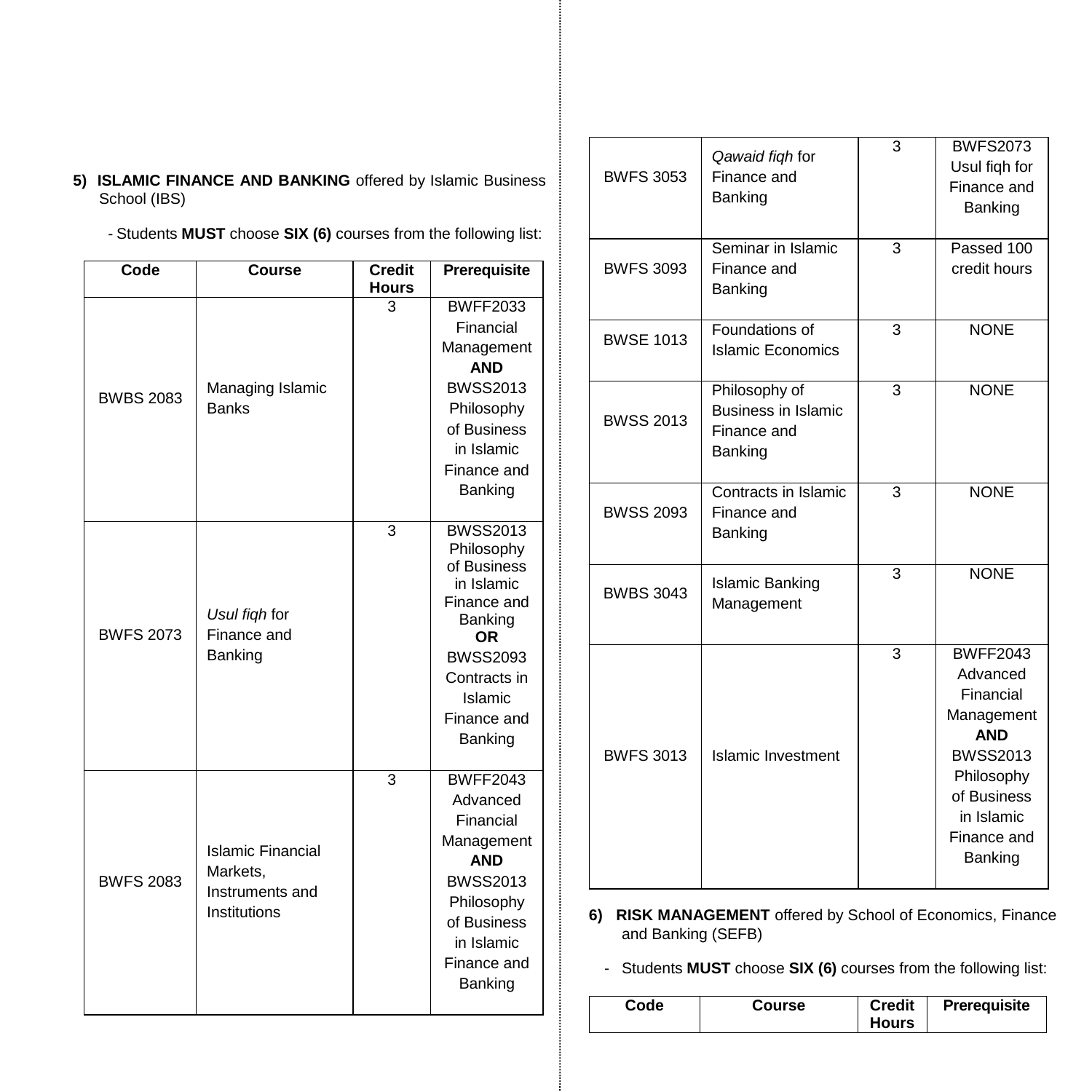| <b>BWRR 1013</b> | <b>Risk and Insurance</b>               | 3 | <b>NONE</b>                                                                                          |
|------------------|-----------------------------------------|---|------------------------------------------------------------------------------------------------------|
|                  |                                         |   |                                                                                                      |
|                  |                                         | 3 | <b>BWFF2033</b>                                                                                      |
| <b>BWRR 3033</b> | Risk Management                         |   | Financial                                                                                            |
|                  |                                         |   | Management                                                                                           |
| <b>BWRS 2013</b> | Takaful                                 | 3 | <b>NONE</b>                                                                                          |
| <b>BWRR 3043</b> | <b>Employee Benefits</b><br>Management  | 3 | <b>BWRR1013</b><br>Risk and<br>Insurance<br><b>AND</b><br><b>BWFF2033</b><br>Financial<br>Management |
|                  |                                         | 3 | <b>BWFF2043</b>                                                                                      |
| <b>BWRR 3063</b> | <b>Financial Risk</b>                   |   | Advanced                                                                                             |
|                  | Management                              |   | Financial                                                                                            |
|                  |                                         |   | Management                                                                                           |
|                  |                                         | 3 | <b>BWFF2033</b>                                                                                      |
| <b>BWRR 3073</b> | Credit Risk<br>Management               |   | Financial                                                                                            |
|                  |                                         |   | Management                                                                                           |
| <b>BWFF 3113</b> | Ethics and                              | 3 | <b>NONE</b>                                                                                          |
|                  | Governance                              |   |                                                                                                      |
|                  |                                         | 3 | <b>BWRR1013</b><br>Risk and<br>Insurance                                                             |
|                  | Risk Analysis &                         |   | <b>AND</b>                                                                                           |
| <b>BWRR 3133</b> | Decision Making                         |   | <b>BWFF2043</b>                                                                                      |
|                  |                                         |   | Advanced                                                                                             |
|                  |                                         |   | Financial                                                                                            |
|                  |                                         |   | Management                                                                                           |
| <b>BWRR 3143</b> | Property & Liability<br>Risk Management | 3 | <b>BWRR1013</b><br>Risk and<br>Insurance                                                             |
| <b>BWRR 3153</b> | <b>Risk Financing</b>                   | 3 | <b>BWRR1013</b><br>Risk and<br>Insurance<br><b>AND</b><br><b>BWFF2043</b>                            |

|  | Advanced   |
|--|------------|
|  | Financial  |
|  | Management |
|  |            |

- **7) INFORMATION MANAGEMENT** offered by School of Computing (SOC)
	- Students **MUST** choose **SIX (6)** courses from the following list:

| Code            | Course                                                 | <b>Credit</b><br><b>Hours</b> | Prerequisite                                                                            |
|-----------------|--------------------------------------------------------|-------------------------------|-----------------------------------------------------------------------------------------|
| <b>STIA1113</b> | Programming 1                                          | 3                             | <b>NONE</b>                                                                             |
| STIA1123        | Programming 2                                          | 3                             | <b>STIA1113</b><br>Programming                                                          |
| <b>STIA2024</b> | Data Structures &<br><b>Algorithm Analysis</b>         | 3<br>3<br>3                   | <b>STIA1113</b><br>Programming<br>OR<br><b>STIA1123</b><br>Programming                  |
| STID3014        | Database System &<br>Information<br>Retrieval          |                               | <b>STIA2024</b><br>Data<br>Structures &<br>Algorithm<br>Analysis                        |
| STID3024        | <b>Systems Analysis</b><br>and Design                  |                               | <b>STIA1113</b><br>Programming<br>1<br><b>OR</b><br><b>STIA1123</b><br>Programming<br>2 |
| STID3074        | Information<br><b>Technology Project</b><br>Management | 3                             | <b>STID3024</b><br><b>Systems</b><br>Analysis and<br>Design                             |
| <b>STID3124</b> | Database<br>Administration                             | 3                             | STID3014<br>Database<br>System &<br>Information<br>Retrieval                            |
| <b>STID3144</b> | Knowledge<br>Management                                | 3                             | <b>STID3024</b><br>Systems<br>Analysis and                                              |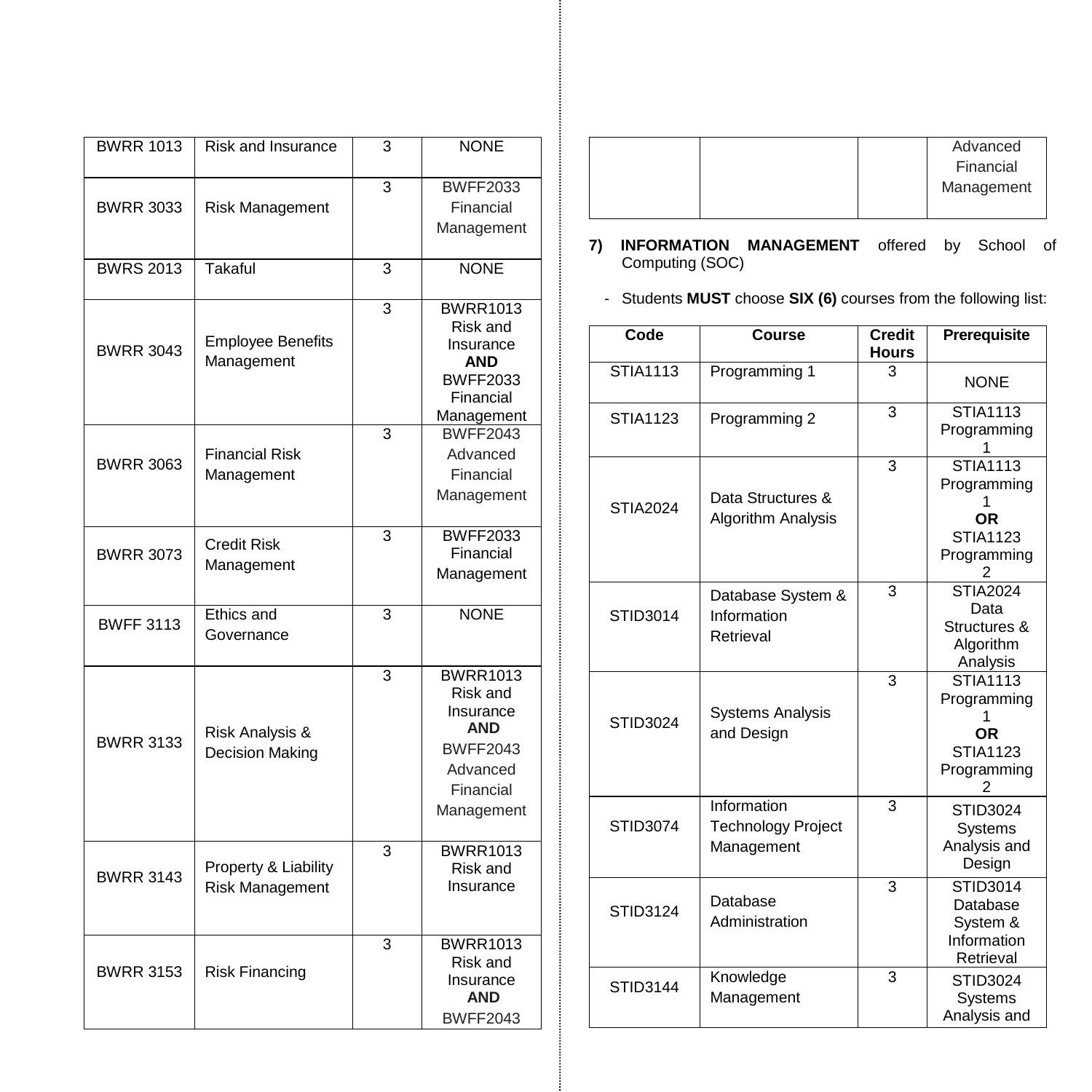|                 |                         |   | Design                                  |
|-----------------|-------------------------|---|-----------------------------------------|
| STID3154        | IT Entrepreneurship     | 3 | <b>NONE</b>                             |
| <b>STIW2024</b> | Software<br>Engineering | 3 | <b>STIA2024</b><br>Data<br>Structures & |
|                 |                         |   | Algorithm<br>Analysis                   |

# **D. PROGRAMME ELECTIVE (9 CREDIT HOURS)**

Choose any **THREE (3)** courses from the following list:

| <b>Course</b>             | <b>Credit</b><br><b>Hours</b>                                                                                                                                                     | Prerequisite                         |
|---------------------------|-----------------------------------------------------------------------------------------------------------------------------------------------------------------------------------|--------------------------------------|
| International             | 3                                                                                                                                                                                 | <b>BWBB2013</b>                      |
| Banking                   |                                                                                                                                                                                   | Bank                                 |
|                           |                                                                                                                                                                                   | Management                           |
| <b>Banking Securities</b> |                                                                                                                                                                                   | <b>BWBB2013</b>                      |
|                           |                                                                                                                                                                                   | Bank                                 |
|                           |                                                                                                                                                                                   | Management                           |
| Treasury                  |                                                                                                                                                                                   | <b>BWBB2013</b>                      |
|                           |                                                                                                                                                                                   | Bank                                 |
|                           |                                                                                                                                                                                   | Management                           |
|                           |                                                                                                                                                                                   | <b>BWBB2013</b>                      |
|                           |                                                                                                                                                                                   | Bank                                 |
|                           |                                                                                                                                                                                   | Management                           |
|                           |                                                                                                                                                                                   | <b>BWBB2013</b>                      |
|                           |                                                                                                                                                                                   | Bank                                 |
|                           |                                                                                                                                                                                   | Management                           |
|                           |                                                                                                                                                                                   | <b>BPMN 3143</b>                     |
|                           |                                                                                                                                                                                   | Research                             |
|                           |                                                                                                                                                                                   | Methodology                          |
|                           |                                                                                                                                                                                   | <b>AND</b>                           |
|                           |                                                                                                                                                                                   | have                                 |
|                           |                                                                                                                                                                                   | completed at                         |
|                           |                                                                                                                                                                                   | least 100                            |
|                           |                                                                                                                                                                                   | credit hours                         |
|                           |                                                                                                                                                                                   | <b>BWFF2043</b>                      |
|                           |                                                                                                                                                                                   | Advanced<br>Financial                |
|                           |                                                                                                                                                                                   |                                      |
|                           |                                                                                                                                                                                   | Management<br><b>BWFF2043</b>        |
|                           |                                                                                                                                                                                   | Advanced                             |
|                           |                                                                                                                                                                                   | Financial                            |
|                           |                                                                                                                                                                                   | Management                           |
|                           |                                                                                                                                                                                   | <b>BWFF2043</b>                      |
|                           |                                                                                                                                                                                   | Advanced                             |
|                           |                                                                                                                                                                                   | Financial                            |
|                           | Management<br>Corporate Banking<br>Offshore Banking<br><b>Project Paper</b><br><b>Financial Risk</b><br>Management<br><b>Real Estate</b><br>Management<br>Portfolio<br>Management | 3<br>3<br>3<br>3<br>3<br>3<br>3<br>3 |

|                  |                   | Management                                             |
|------------------|-------------------|--------------------------------------------------------|
| <b>BWFF 3013</b> | Corporate Finance | <b>BWFF2043</b><br>Advanced<br>Financial<br>Management |

# **E. FREE ELECTIVE (3 CREDIT HOURS)**

Students can choose **ONE (1)** course offered by other programme within school or any course offered by other schools subject to the following:

- i. Must fulfill prerequisite course if any.
- ii. Equivalent courses are not considered as free elective.